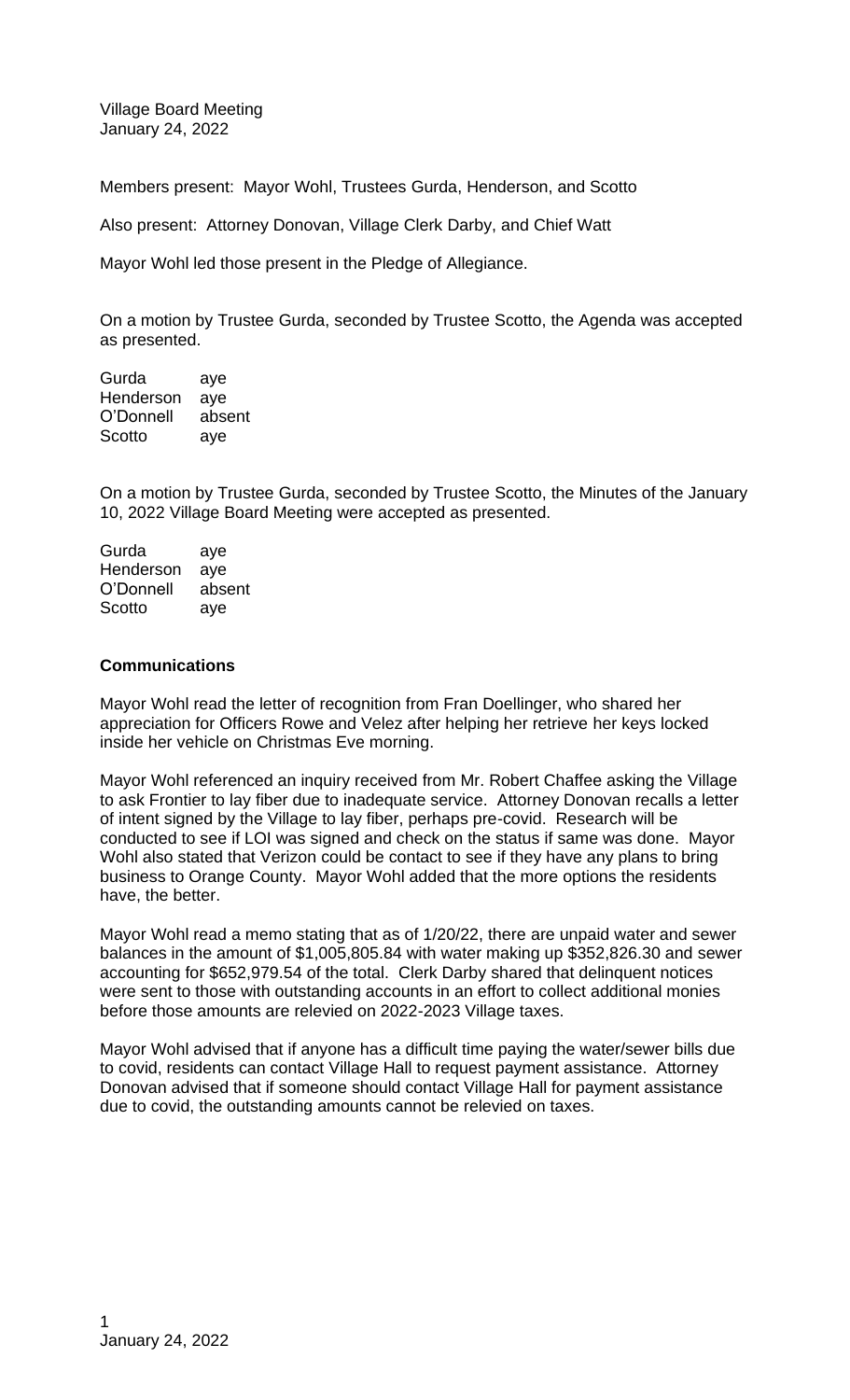# **APPOINTMENT**

### **A RESOLUTION PURSUANT TO NEW TORK STATE VILLAGE LAW 3-312 FILLING THE VACANCY IN THE OFFICE OF VILLAGE JUSTICE BY APPOINTMENT OF THE VILLAGE MAYOR**

**WHEREAS**, Rory K. Brady was heretofore elected Village Justice of the Village of Goshen for a term expiring at the conclusion of the official year in the Village of Goshen in April of 2023; and

**WHEREAS**, Rory K. Brady has heretofore submitted his letter of resignation from the position of Village Justice thereby creating a vacancy in said office; and

**WHEREAS**, pursuant to Section 3-312 of the New York State Village Law, the Mayor of the Village of Goshen is hereby authorized to fill vacancies in elected offices in accordance with the terms and requirements of the New York State Village Law Section 3-312;

#### **NOW**, **THEREFORE**, is hereby

**RESOLVED**, that I, Scott Wohl, Mayor of the Village do hereby appoint Kimberly Van Haaster as Justice of the Village of Goshen for a term commencing immediately upon this appointment for a term expiring at the conclusion of the current Village official year in April 2022.

#### **Mayor/Trustee Comments**

Trustee Henderson congratulated Chief Watt on his 40 years of service to the Village of Goshen. In addition, Trustee Henderson reported that the water line on Woodhill was fixed.

In Trustee O'Donnell's absence, Mayor Wohl referred to Chief Watt's report, and first referenced the assistance the Village provided to Florida on the bomb threat at the high school. Next the bus accident on Connector Road was mentioned, and he also recognized the department for helping people get to shelter during the extreme cold.

Chief Watt reminded everyone that there is not any parking on village streets during snow storms, so if needed, they will have to be ticketed and towed.

Trustee Gurda reported the DPW worked the recent snow events and did a great job, and he added the importance of cars being moved as there isn't overnight parking available in the Village. In addition, Trustee Gurda reported that all was well with the JRC.

Trustee Scotto shared that someone from the DPW graduated from water school, and is looking to further his education even more and enroll in sewer courses. This is a good idea as the Village is always short on personnel at the sewer plant. Trustee Scotto also raised concerns about the 24-hour parking spots in the Village, which seem to have become people's personal parking spaces. During weather events, this poses a problem with snow removal. At the conclusion of the conversation, the Board realizes this is an ongoing problem and it will continue to be worked on and monitored.

Mayor Wohl welcomed Clerk Darby as she started her role at the beginning of the year.